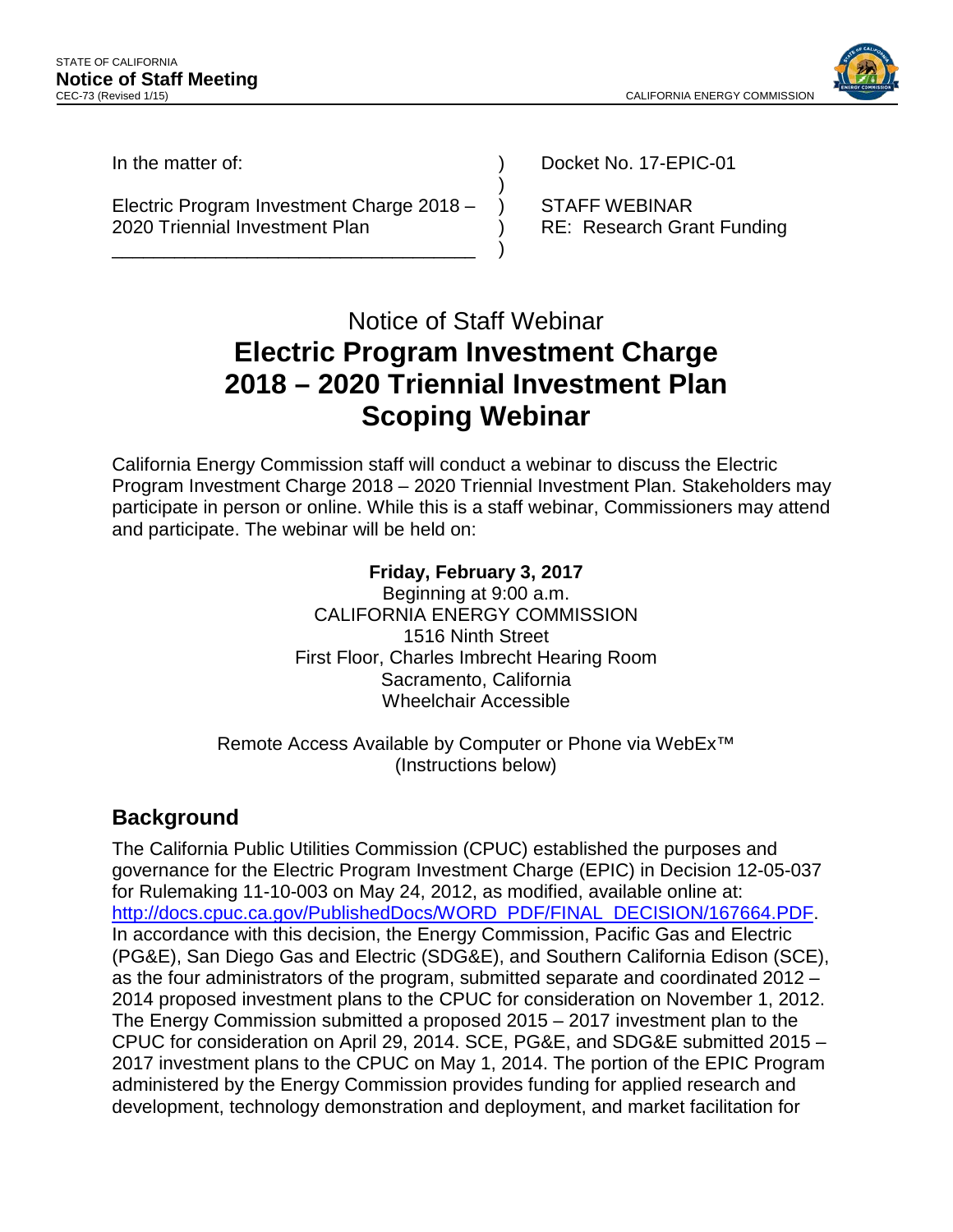clean energy technologies and approaches for the benefit of electricity ratepayers of PG&E, SDG&E, and SCE.

The CPUC modified and approved the 2012 – 2014 Triennial Investment Plan in November 2013, and modified and approved the 2015 – 2017 Triennial Investment Plan in April 2015. The CPUC EPIC schedule calls for EPIC administrators, including the Energy Commission, to submit a proposed 2018 – 2020 EPIC investment plan to the CPUC by May 1, 2017. The Energy Commission is soliciting ideas now to inform the development of the 2018 – 2020 EPIC investment plan. The Energy Commission plans to release a draft plan in March 2017 and will provide an opportunity for stakeholders to comment on the draft plan.

## **Agenda**

The purpose of this webinar is to provide and solicit information needed to develop the Energy Commission's 2018 – 2020 EPIC Triennial Investment Plan. For this webinar, Energy Commission staff will:

- Provide an overview of the EPIC requirements and California Energy Policy Goals and how they inform the EPIC program.
- Discuss the schedule for developing and approving the 2018 2020 EPIC Triennial Investment Plan.
- Highlight proposed topics areas and concepts that staff is exploring as part of the development of the 2018 – 2020 EPIC Triennial Investment Plan.
- Provide guidance on how stakeholders should submit proposed funding initiatives for consideration for the 2018 – 2020 EPIC Triennial Investment Plan.

## **Public Comment**

**Oral comments:** The Energy Commission will accept oral comments at the webinar. Comments may be limited to three minutes per speaker. Any comments will become part of the public record in this proceeding.

**Written comments:** This Webinar is using an electronic commenting system for submitting written comments. Stakeholders wishing to submit proposed funding initiatives for consideration should complete the form provided on the EPIC docket webpage at: [http://energy.ca.gov/research/epic/17-EPIC-01/comment\\_directions.html.](http://energy.ca.gov/research/epic/17-EPIC-01/comment_directions.html)

Written comments should be submitted by **5:00 p.m. on February 10, 2017.** All written comments will become part of the public record of this proceeding.

You may also include general comments in the box titled "Comment Text" or attach a file with your comments. Attached comments must be in a Microsoft® Word (.doc, .docx) or Adobe® Acrobat® (.pdf) formatted file.

The Energy Commission encourages use of its electronic commenting system, but written comments may also be submitted by e-mailing them to the Dockets Office, or by U.S. Mail to: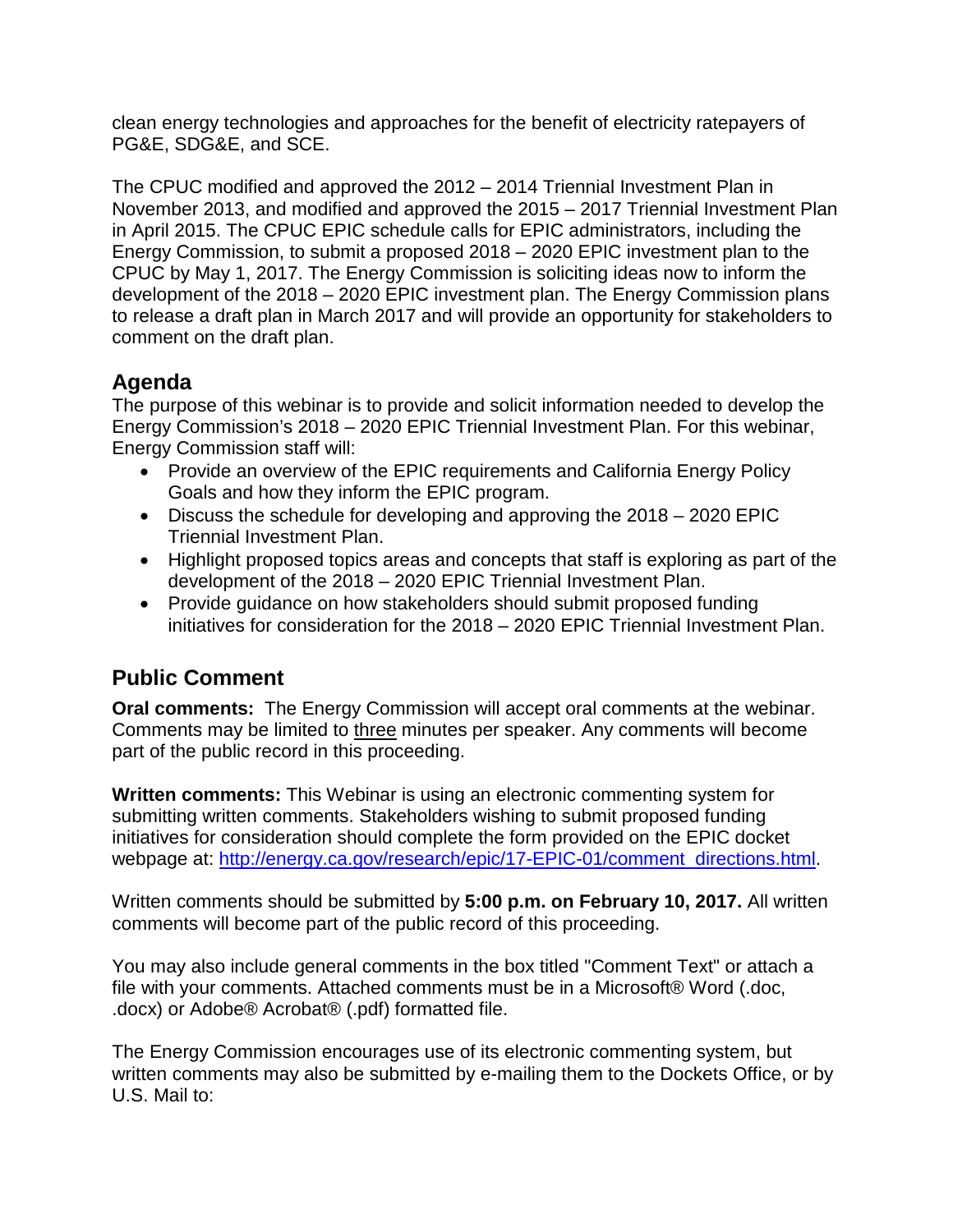California Energy Commission Dockets Office, MS-4 Re: Docket No. 17-EPIC-01 1516 Ninth Street Sacramento, CA 95814-5512

If you choose not to use the electronic filing system, please include the docket number 17-EPIC-01 on any e-mailed or written comments. Comments may be e-mailed to docket@energy.ca.gov

Please note that your electronic, e-mailed, written and oral comments, attachments, and associated contact information (for example, address, phone, and e-mail) become part of the viewable public record. Additionally, this information may become available via Google, Yahoo, and other search engines.

## **Public Adviser and Other Commission Contacts**

The Energy Commission's Public Adviser's Office provides the public assistance in participating in Energy Commission proceedings. If you want information on how to participate in this forum, please contact the Public Adviser, Alana Mathews, at [PublicAdviser@energy.ca.gov](mailto:PublicAdviser@energy.ca.gov) or (916) 654-4489, or toll-free at (800) 822-6228.

If you have a disability and require assistance to participate, please contact Poneh Jones at [poneh.jones@energy.ca.gov](mailto:poneh.jones@energy.ca.gov) or (916) 654-4425 at least five days in advance.

Media inquiries should be sent to the Media and Public Communications Office at [mediaoffice@energy.ca.gov](mailto:mediaoffice@energy.ca.gov) or (916) 654-4989.

If you have questions on the subject matter of this meeting, please contact Anthony Ng at: [Anthony.Ng@energy.ca.gov](mailto:Anthony.Ng@energy.ca.gov) or (916) 445-5297.

#### **Remote Attendance**

You may participate in this meeting through WebEx, the Energy Commission's online meeting service. Presentations will appear on your computer, and you may listen to audio via your computer or telephone. Please be aware that the meeting may be recorded.

#### **To join a meeting:**

VIA COMPUTER: Go to [https://energy.webex.com](https://energy.webex.com/) and enter the unique meeting number: **927 560 154**

When prompted, enter your name and the following meeting password: **meeting@9** Attendees signing in for this webinar will be asked a few brief questions as part of the Commission diversity survey and are encouraged to provide feedback. The "Join Conference" menu will offer you a choice of audio connections: